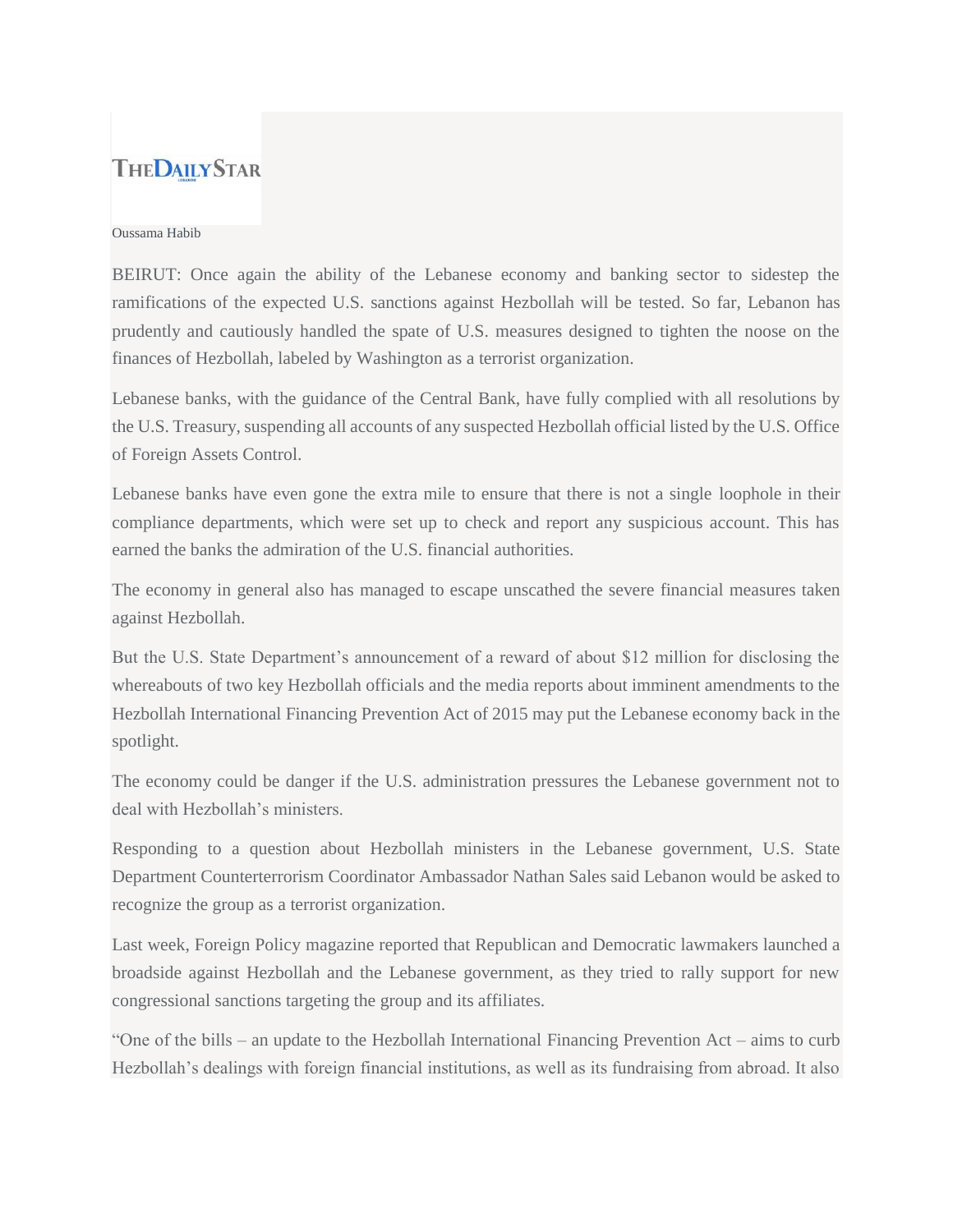targets Lebanese officials affiliated with the group, which is part of the governing coalition. The other law targets the group for using civilians as human shields, and for other purposes," the magazine said.

The magazine quoted Republican Rep. Ed Royce, chairman of the House Foreign Affairs Committee, as saying during a briefing on Capitol Hill that "this legislation has a whole series of steps to try to close any last loopholes that remain for this criminal enterprise. It labels them a criminal enterprise in a way that ... gives us additional leverage."

Royce has also expressed his displeasure that there are Hezbollah ministers in Prime Minister Saad Hariri's Cabinet.

"I've had long conversations with the government of Lebanon on this, and with ... [Prime Minister Saad] Hariri. These conversations would be more impactful to me and my colleagues if we didn't have an agent of Hezbollah sitting in a room when we have them," he said, referring to Lebanese President Michel Aoun, who came to power with support from the group.

Amal Movement MP Yassine Jaber, who visited Washington several times in an effort to tone down some of the proposed amendments to the Hezbollah International Financing Prevention Act, said he cannot comment on reports that the U.S. Congress would include certain geographic locations in Lebanon that are considered strongholds of the party on the sanctions list in the future.

"I saw the amended copy of the Hezbollah International Financing Prevention Act when I was in Washington. We have to wait and see whether these amendments will come into force. But I can't comment until this happens," Jaber told The Daily Star.

He added that it does not make any sense to put any person on the blacklist just for saying hi to a Hezbollah official.

Jaber stressed that what the Americans are now interested in is to stop all types of financing of Hezbollah through countries, groups and individuals.

"The Americans want to make sure that if a particular bank account is used to finance directly or indirectly Hezbollah, that account will be frozen the banks. At the end of the day, the U.S. is governed by the law and the judges in America could repeal any decision if the evidence is not solid enough," the MP said.

He stressed that Lebanese banks are fully complying with all resolutions and decisions issued by OFAC.

Jaber added that the U.S. needs to build a case against any country or group that is funding the party.